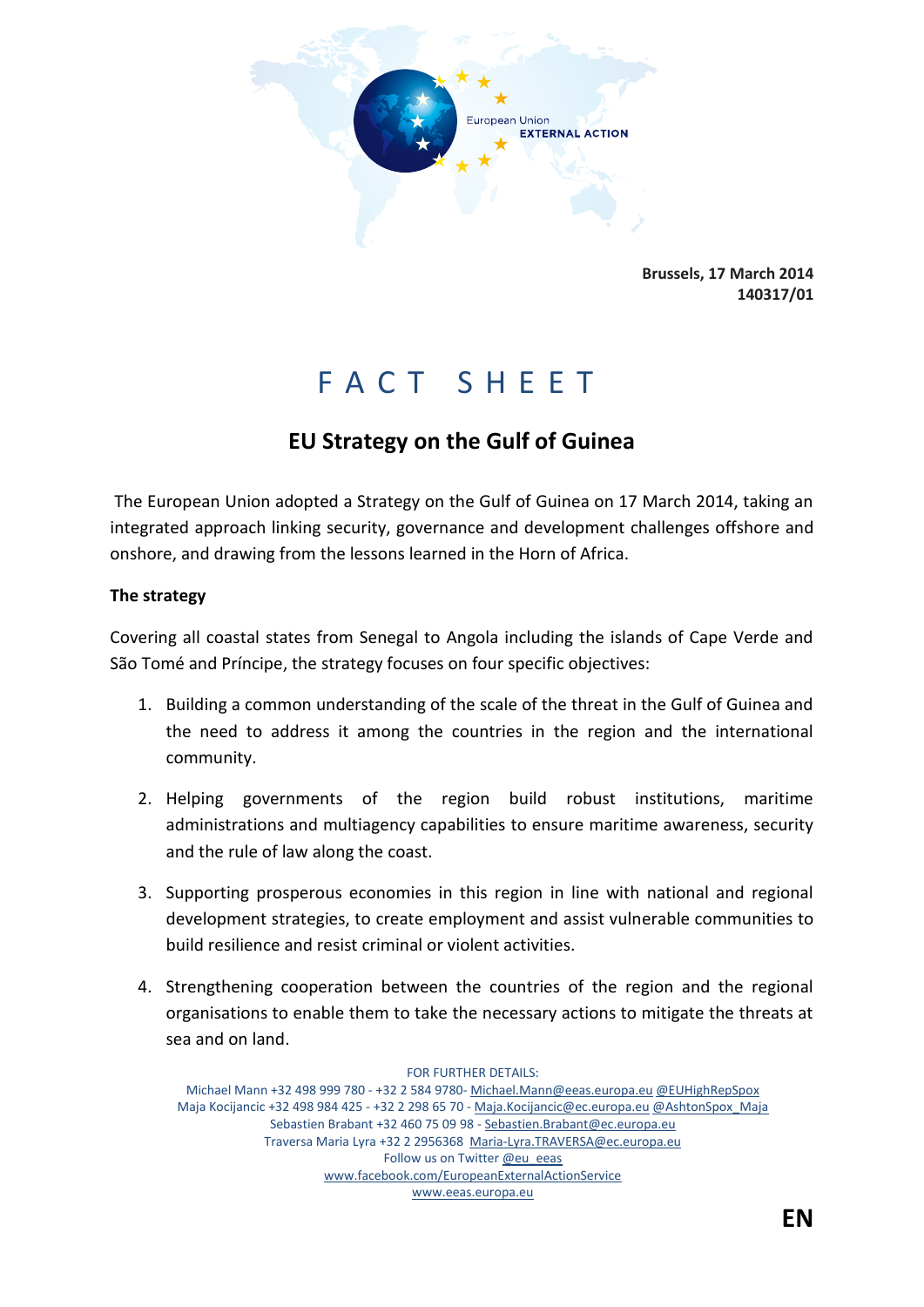The Council has invited the Commission in consultation with Member States, the region itself and key international partners, to develop an Action Plan to deliver the Strategy and to report back annually on its implementation. A Senior Coordinator for the Gulf of Guinea will be appointed by the High Representative to oversee this work.

The adoption of such strategy ahead of the EU-Africa Summit in April 2014 highlights the importance the EU attaches to close and comprehensive cooperation with its African partners.

# **Opportunities and challenges**

Countries in the Gulf of Guinea region depend heavily on Europe as their primary export market. Maritime trade to and from the Gulf of Guinea is largely conducted by the EU. There is an average of 30 EU flagged or owned vessels at any one time in the Gulf of Guinea.

Challenges in the region include increasing piracy and armed robbery, sometimes with violence, widespread organised crime in the forms of trafficking and smuggling (drugs, people, arms), with related money-laundering, taking place at the interface between the porous land and sea borders. These are increasingly damaging to local communities as well as fuelling problems upstream in Europe. The flow of money from criminal activities into politics and corruption can also help undermine States. Moreover, the depletion of fisheries by illegal, unreported and unregulated fishing (IUU) in the Gulf of Guinea presents some of the worst cases worldwide – costing coastal states around USD 350 million a year according to the World Bank. The value of drugs and contraband shipped from West Africa to Europe has been estimated at around USD 1.25 billion by United Nations Office on Drugs and Crime.

In 2013, the International Maritime Bureau Piracy Reporting Centre showed that out of 234 incidents worldwide, 30 took place off the coast of Nigeria, including 2 hijackings, compared with 13 incidents including 2 hijackings off the coast of Somalia.

## **Background on African objectives**

The strategy is designed to support the [Heads of State Summit in Yaoundé,](http://pages.au.int/maritime/events/summit-heads-state-and-government-maritime-safety-and-security-gulf-guinea-yaounde-cameroon) in June 2013, of the Economic Community of West African States (ECOWAS), the Economic Community of Central African States (ECCAS) and the Gulf of Guinea Commission (GGC).

The Yaoundé Summit resulted in the:

**.** 

• Adoption of the Yaoundé ["Code of Conduct](http://pages.au.int/sites/default/files/Code%20of%20Conduct.pdf) "Concerning the Prevention and Repression of Piracy<sup>1</sup>, Armed Robbery against Ships, and Illegal Maritime Activities in West and Central Africa" which will be reviewed in 3 years. The code puts particular emphasis on information sharing and coordination and clear engagement by States to declare their exclusive economic zones and enforce their own laws, including on